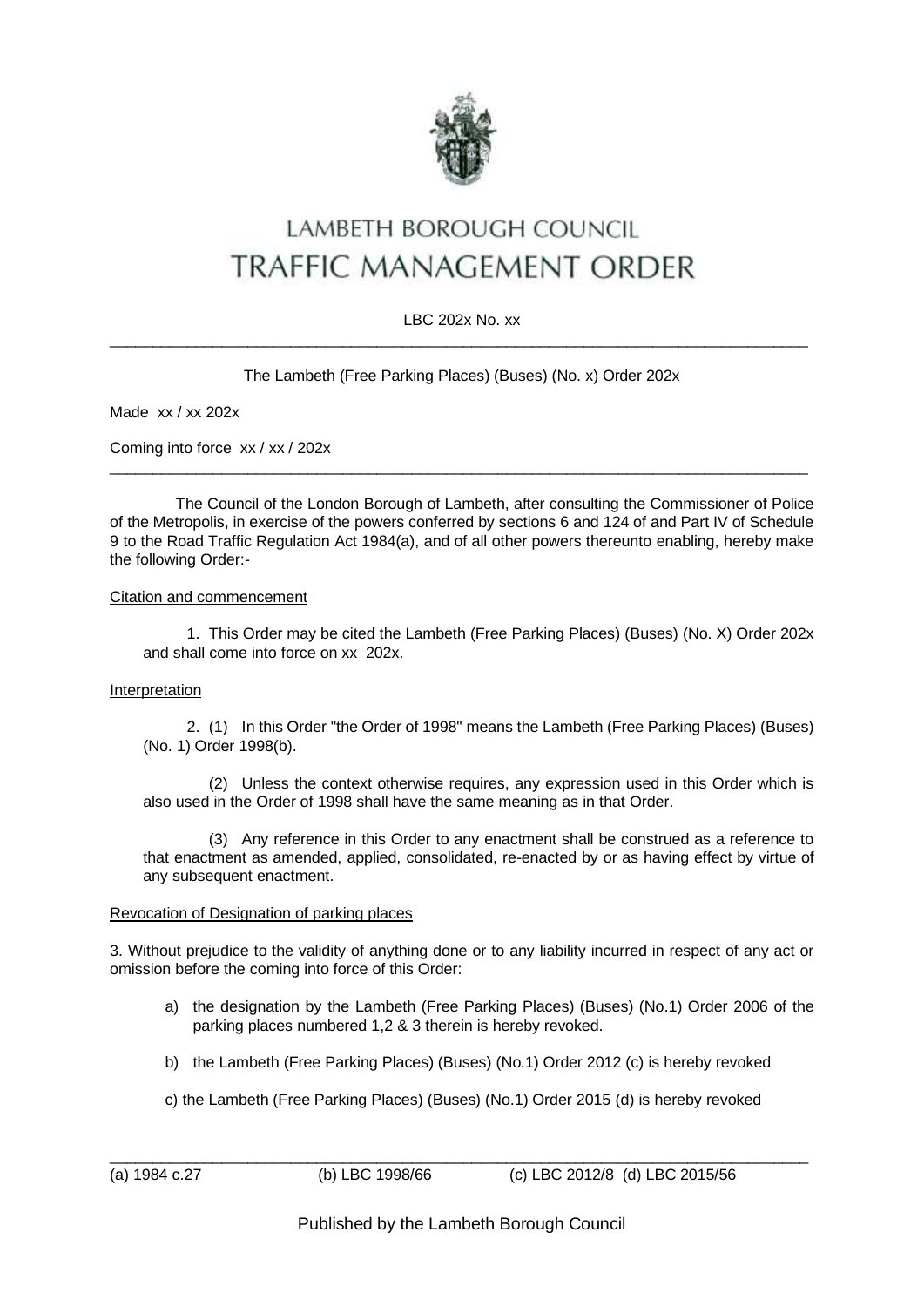4. Without prejudice to the validity of anything done or to any liability incurred in respect of any act or omission before the coming into force of this Order, the Lambeth (Free Parking Places) (Buses) (No.1) Order 2012

## Designation of parking place and application of the Order of 1998 thereto

4. (1) Each area on a street comprising the length of carriageway of a street specified in column 2 of the Schedule to this Order and, unless otherwise so specified, bounded on one side of that length by the edge of the carriageway and having a width throughout of 2.7 metres is designated as a parking place.

(2) The provisions of the Order of 1998 (other than Articles 3 and 17) shall apply to the areas designated as parking places by this Order as if in those provisions any reference to a parking place included a reference to an area designated as a parking place by this Order and as if any reference to the Schedule to the Order of 1998 included a reference to the Schedule to this Order.

## Placing of traffic signs, etc.

5. The Council shall place and maintain traffic signs indicating the limits of each parking place and that each parking place may only be used by the vehicles referred to in Article 4 of the Order of 1998, subject to the provisions of Articles 5 and 6 of the Order of 1998.

Dated this xx day of xx 202x.

Ben Stevens Highway Network Manager

\_\_\_\_\_\_\_\_\_\_\_\_\_\_\_\_\_\_\_\_\_\_\_\_\_\_\_\_\_\_\_\_\_\_\_\_\_\_\_\_\_\_\_\_\_\_\_\_\_\_\_\_\_\_\_\_\_\_\_\_\_\_\_\_\_\_\_\_\_\_\_\_\_\_\_\_\_\_\_\_\_